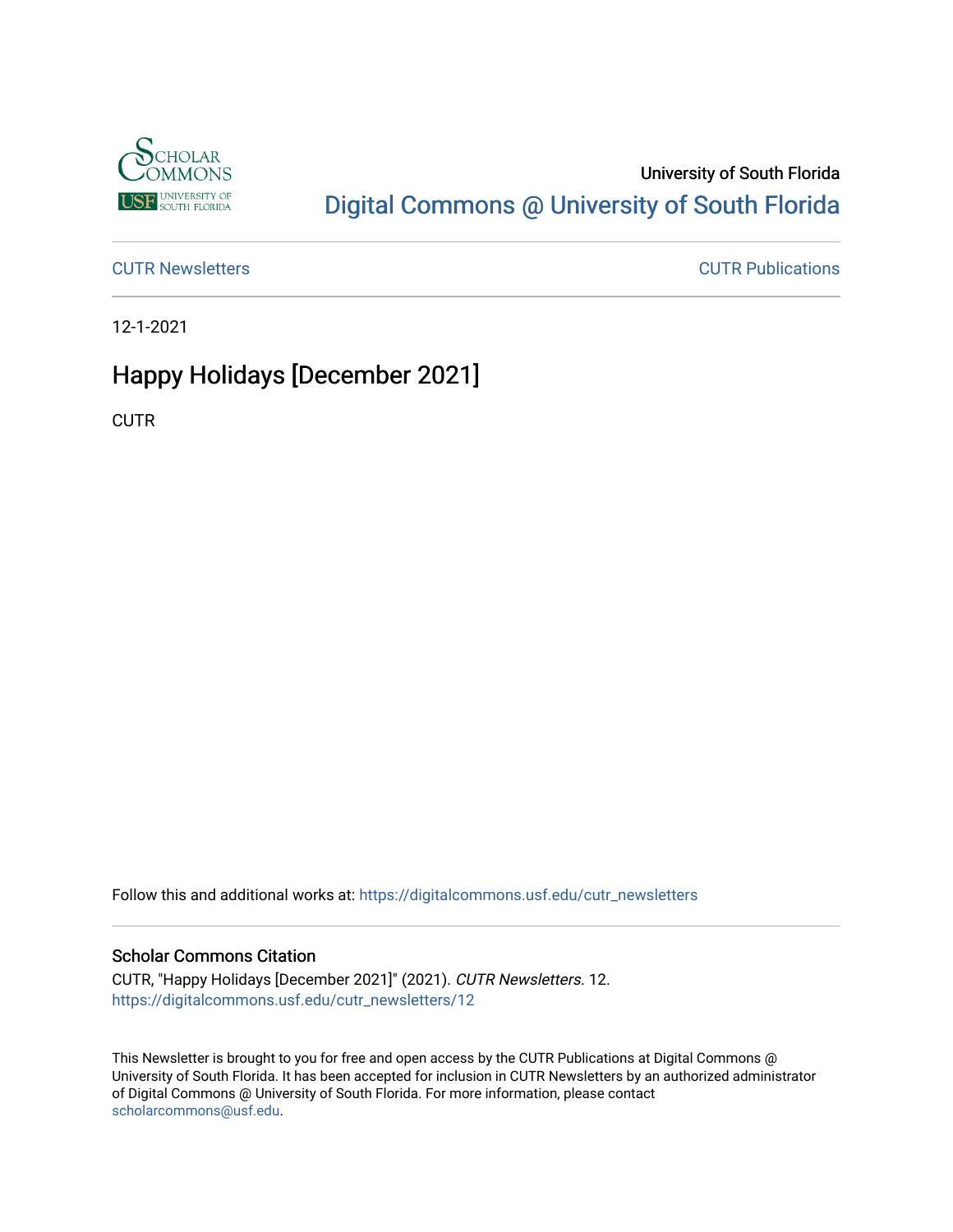| <b>Subscribe</b> | <b>Past Issues</b> |  | Translate $\blacktriangledown$ |
|------------------|--------------------|--|--------------------------------|
|------------------|--------------------|--|--------------------------------|

Center for Urban Transportation Research - Holiday



The Center for Urban Transportation Research wishes you a very happy and safe holiday season and a prosperous 2022!



CUTR was established in 1988 in the College of Engineering at the University of South Florida, in Tampa, Florida. CUTR's mission is to proactively support implementation of innovative multimodal transportation solutions and develop leaders through research, education and action. Our work supports transportation agencies, the transportation profession and community, policymakers, and the public. CUTR provides high quality, objective expertise in the form of insightful research, comprehensive training and education, effective technical assistance and in-depth policy analysis, that translates directly into benefits for CUTR's project sponsors. CUTR's 45 research faculty, 60 students and post-docs combine academic knowledge and extensive "real world" experience in developing innovative, implementable solutions for all modes of transportation. The multidisciplinary research faculty includes experts in engineering, planning, computer science, economics, public policy, public health, and geography. CUTR logs nearly \$20 million per year in expenditures through contracts and grants to support its research, education, training and technical assistance missions.